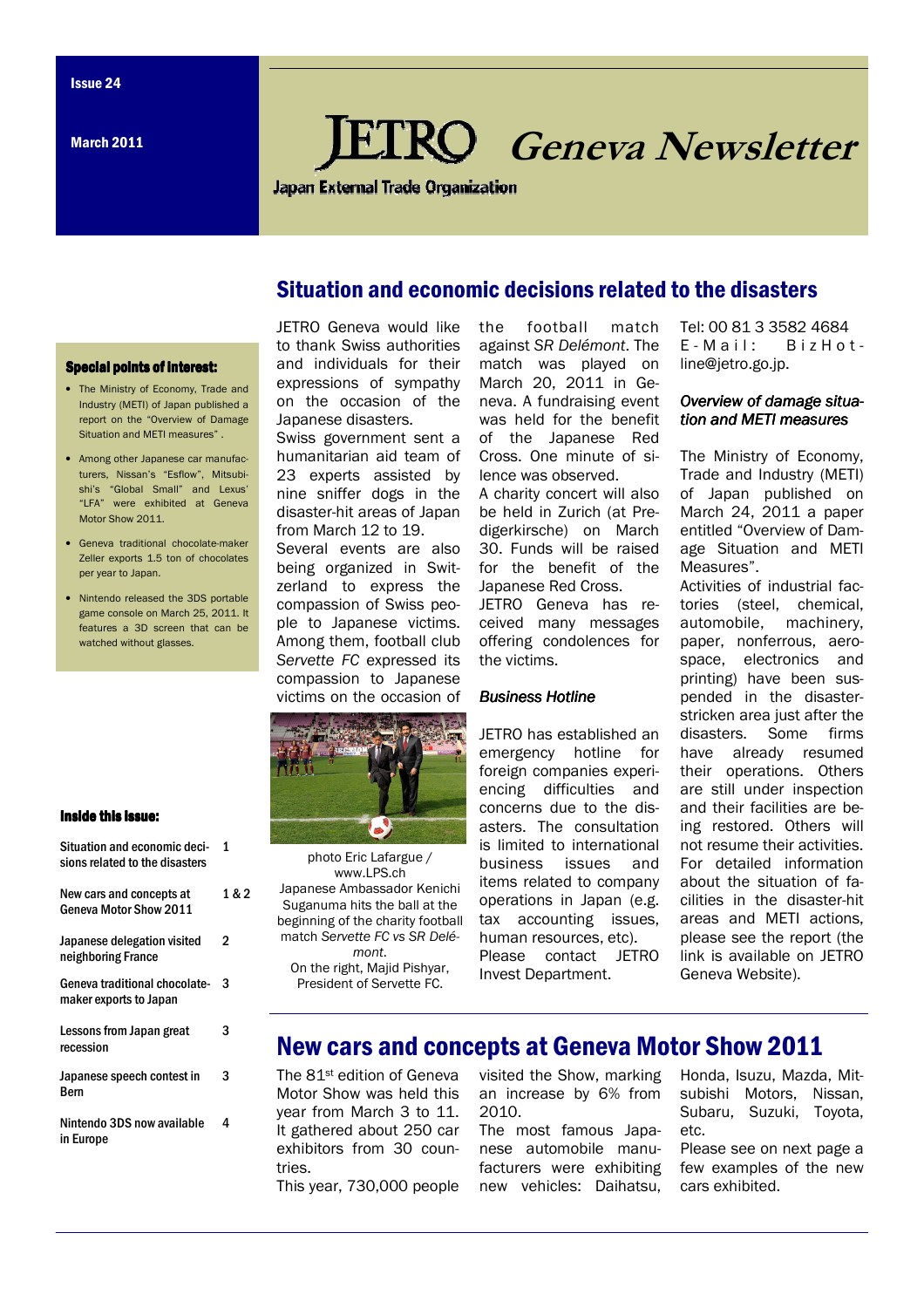# New cars and concepts at Geneva Motor Show



Geneva Motor Show 2011





Nissan's "Esflow" Mitsubishi's "Global Small" Lexus' "LFA"

Nissan's "Esflow" is a concept of electric sports car. It goes from 0-100 km/h in under 5 seconds and has a capacity of 240 km per charge. According to Tatsuya Shiosaki, in charge of its conc e pt de velopment (picture), the objective is to show that "we can make an exciting concept even with zero emission". In addition, Nissan exhibited the Leaf electric car, which is scheduled to be put on Swiss market this year.

Mitsubishi Motors exhibited as a "World Premiere" the "Global Small". This car combines the advantages of a compact, affordable and fuel efficient car 1.0 liter engine. Its production is scheduled to start from early 2012. Mitsubishi Motors also presented the electric "i-Miev". It has a power charge autonomy of 120 km. 80% of its battery can be charged in only 30 minutes.



Lexus exhibited the "LFA", which production began in December 2010 in Japan. Its production will be limited to a maximum of 500 vehicles. It has a 0-100 km acceleration in 3.7 seconds and a 327 km/h maximum speed. It took part in several Nürburgring contests, the German motorsport race. The Lexus CT 200h was also presented. This hybrid car can be used in four modes: electric, economic, normal and sports.



Sumihiko Seto, Manager of the Japanese Chamber of Commerce and Industry of Lyon

## Japanese delegation visited neighboring France

On March 18, 2011, a Japanese delegation led by the Chamber of Commerce section of the Japan Club of Geneva and JETRO Geneva visited the company NTN-SNR Roulements and had a meeting with the Japanese Chamber of Commerce and Industry of Lyon.

NTN-SNR Roulements was presented in Annecy (France) by its Director General, Didier Sepulchre de Condré. Established in 1916, SNR designs, manufactures and sells bearings. It is now producing bearings used in French TGV trains.

In 2007, it entered the Japanese group NTN Corporation group. In April 2008, NTN acquired 51% of SNR.

Today, TNR has factories in France, Germany, Italy and Romania. In addition, it has a R&D center in Annecy. The Japanese delegation visited its Seynod's factory (near Annecy).

It then had a meeting in Lyon with the Japanese Chamber of Commerce of Lyon. A meeting room was kindly provided by the CIC bank.

Michiaki Watanabe, JETRO Geneva Director General, outlined the trends regarding trading exchanges and investments between Switzerland and Japan. He also outlined the main



Japanese delegation in Annecy

features of the Free Trade and Partnership Agreement that entered into force on September 2009. Sumihiko Seto, Manager of the Japanese Chamber of Commerce and Industry of Lyon, then presented the Rhône-Alpes economy and Japanese firms located in this French region.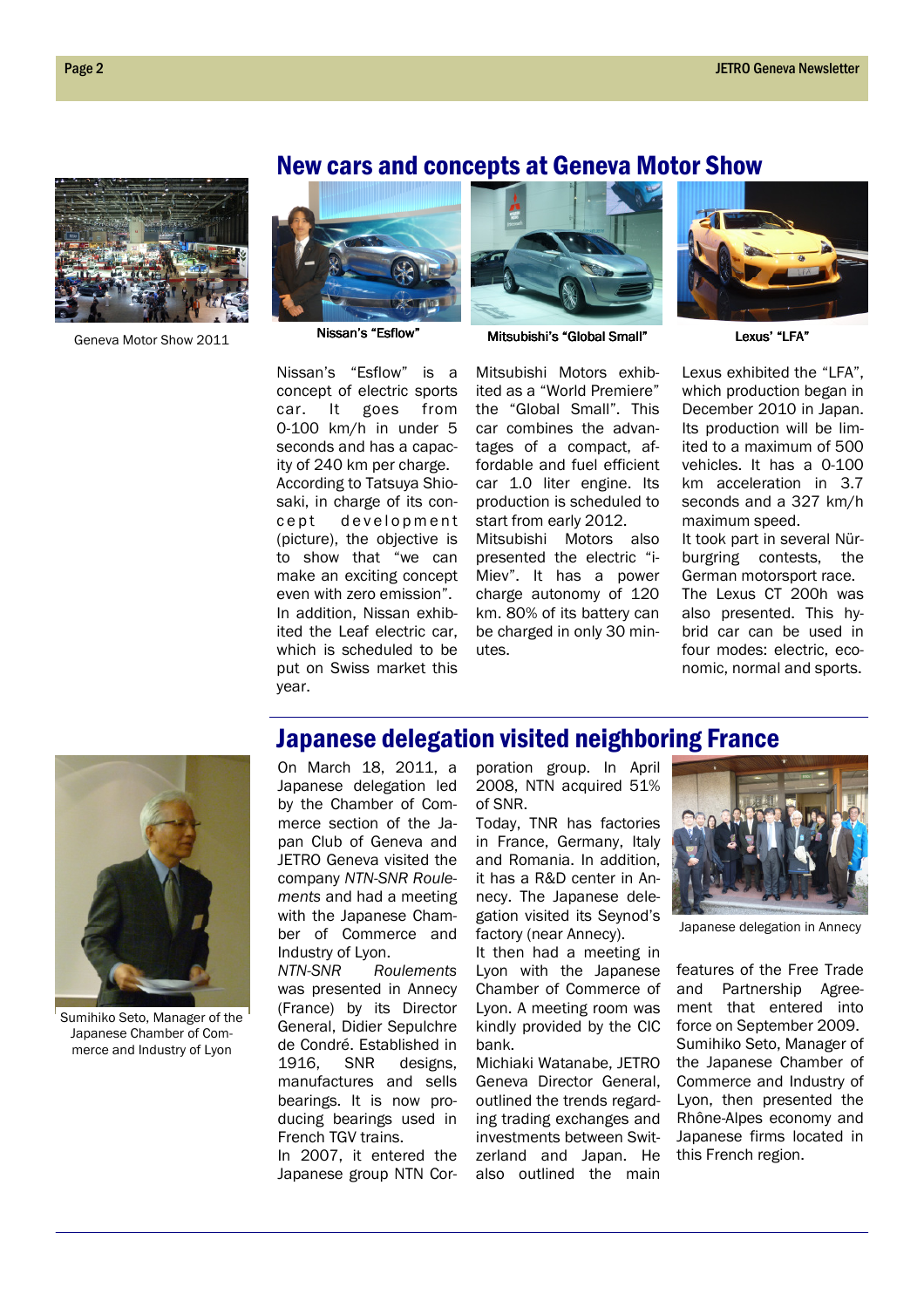## Geneva traditional chocolate-maker exports to Japan

Located near the famous luxury shops of Geneva's Rue du Rhone, Zeller is a chocolate-maker and confectioner.

Established in 1959 by the Zeller's family, it has been owned in 1993 by Brigitte Zintilin and Monique Gimmi. It now employs seven people, including the chocolatemaker located in Thônex (Canton of Geneva).

More than 30 years ago, Zeller established an exclusive partnership with the Japanese firm Etoile Kaito & Co., Inc. to export chocolates to Japan. Today, it sends a total of



« Pavé Glacé », Zeller's main export to Japan

about 1.5 tons of chocolates per year to Japan. Etoile Kaito is now introducing Zeller's chocolates in more and more selling

points. It is also responsible for publishing advertisements.

Zeller exports various chocolates, including the "Pavé Glacés" (see picture), which has become a very successful product in Japan as well. All chocolates are home-made.

"But chocolates cannot be exported during the summer season. That is why we introduced new products", explained Ms. Zintilin. Zeller also exports fruit pastes, biscuits and caramels.

Zeller's address: Place de Longemalle 1 Geneva



Lina Santos, seller, and Brigitte Zintilin, owner, at Zeller shop in Geneva

# Lessons from Japan great recession

A seminar was held on March 2, 2011 in Zurich with Richard Koo, Chief Economist at Nomura Research Institute. It was sponsored by the Swiss-Japanese Chamber of Commerce and the Japanese Chamber of Commerce and Industry of Zurich.

The purpose of this seminar was to draw lessons from Japan great recession. About 140 people attended this seminar.

Mr. Koo emphasized the role that the public sector should play to stimulate the economy in the current post economic crisis period.

Before joining Nomura, Richard Koo worked as a US citizen at the Federal Reserve Bank of New York. He also advised Japanese Prime Ministers on economic issues.

On the right: Richard Koo, Nomura Research Institute, Chief Economist



## Japanese speech contest in Bern

The 2011 Japanese speech contest was held in Bern on March 12. It was organized by the Japanese embassy in Switzerland and Japan Airlines International, and sponsored by the Japanese Chamber of Commerce and Industry of Zurich and Japan Concierge AG.

Twelve Swiss participants delivered each a 5 minutes speech on various topics, such as "Japanese food cultures", "My experience as a volunteer in Japan", etc.

Their speeches were assessed by a jury of six judges, including Michiaki Watanabe, JETRO Geneva Director General.

This year, the winner of the contest is Constantin Florinetti, who made a speech on "new words and social phenomena". Mr. Florinetti originates from Chêne-Bougeries (Canton of Geneva) and is a student at the University of St. Gallen. He won a JAL flight ticket for Japan.



In the middle, the winner of 2011 Japanese speech contest: Constantin Florinetti